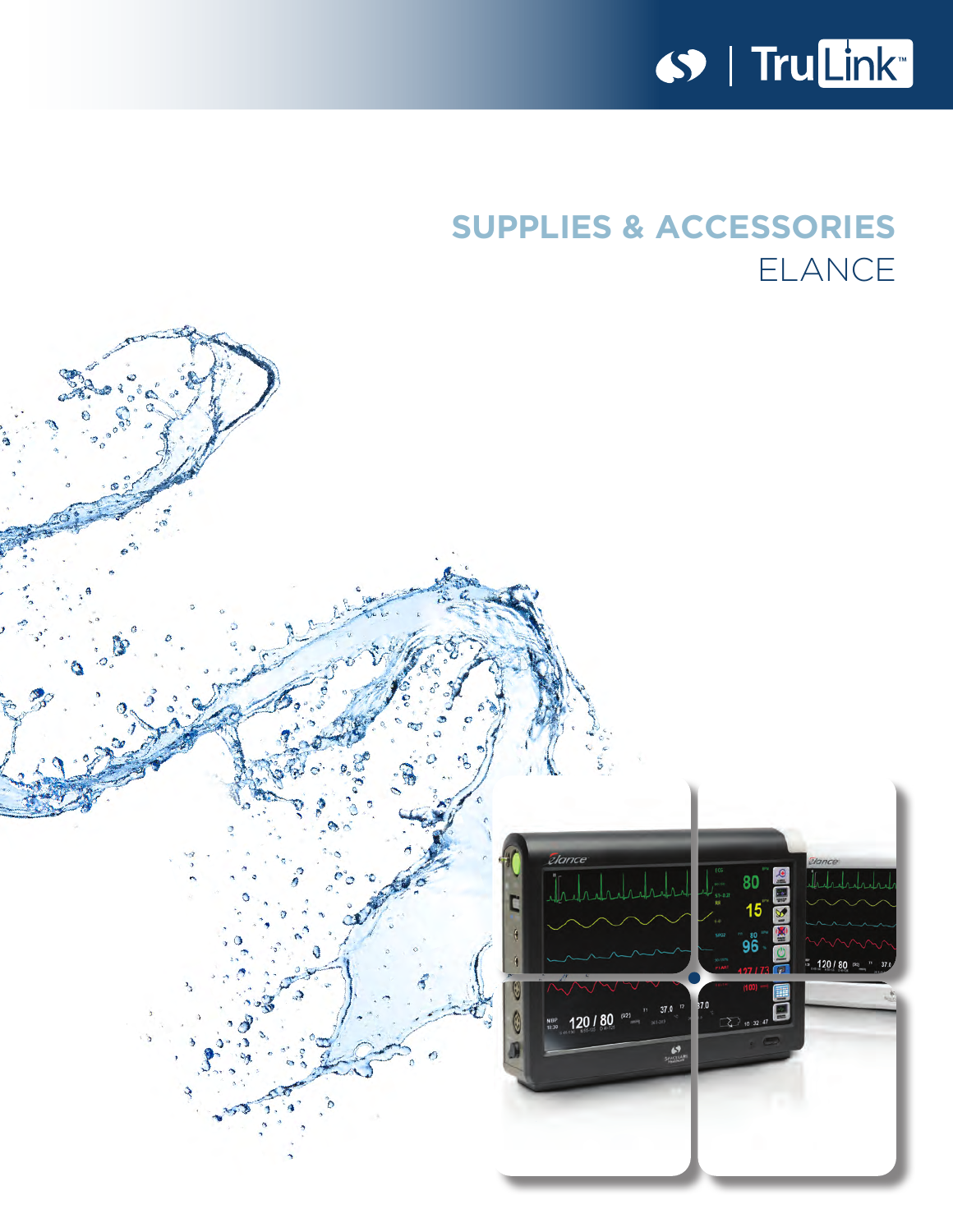#### **élance Vital Signs Monitor**

The élance family of integrated monitors offers you highperformance monitoring of essential parameters including ECG (3- and 5-lead), respiration, noninvasive blood pressure, peripheral O2 saturation and two temperatures. The "i" models add two channels of invasive blood pressure, and the "c" models add Microstream end tidal CO2.



**élance Vital Signs Monitor 93300** 

**Order Code Description Qty**

#### **UltraCheck Nylon Reusable Blood Pressure Cuffs**

**NIBP Cuffs**



|  | <b>Metal Bayonet</b> |  |
|--|----------------------|--|
|  |                      |  |

|                      | US0814MHP-05 | Single tube, MHP | Infant           | $8 - 14$ cm  | 5/Bag |  |
|----------------------|--------------|------------------|------------------|--------------|-------|--|
|                      | US1320MHP-05 | Single tube, MHP | Child            | $13 - 20$ cm | 5/Bag |  |
|                      | US1826MHP-05 | Single tube, MHP | Small Adult      | $18 - 26$ cm | 5/Bag |  |
|                      | US2635MHP-05 | Single tube, MHP | Adult            | $26 - 35$ cm | 5/Bag |  |
| <b>Metal Bayonet</b> | US2938MHP-05 | Single tube, MHP | Adult Long       | $29 - 38$ cm | 5/Bag |  |
|                      | US3242MHP-05 | Single tube, MHP | Large Adult      | $32 - 42$ cm | 5/Bag |  |
|                      | US3544MHP-05 | Single tube, MHP | Large Adult Long | $35 - 44$ cm | 5/Bag |  |
|                      | US4250MHP-05 | Single tube, MHP | Thigh            | $42 - 50$ cm | 5/Bag |  |
|                      |              |                  |                  |              |       |  |



| Hose .      |                        |       |             |        |  |
|-------------|------------------------|-------|-------------|--------|--|
| 714-0018-00 | NIBP hose, single tube | Adult | 275 cm/9 ft | 1 Each |  |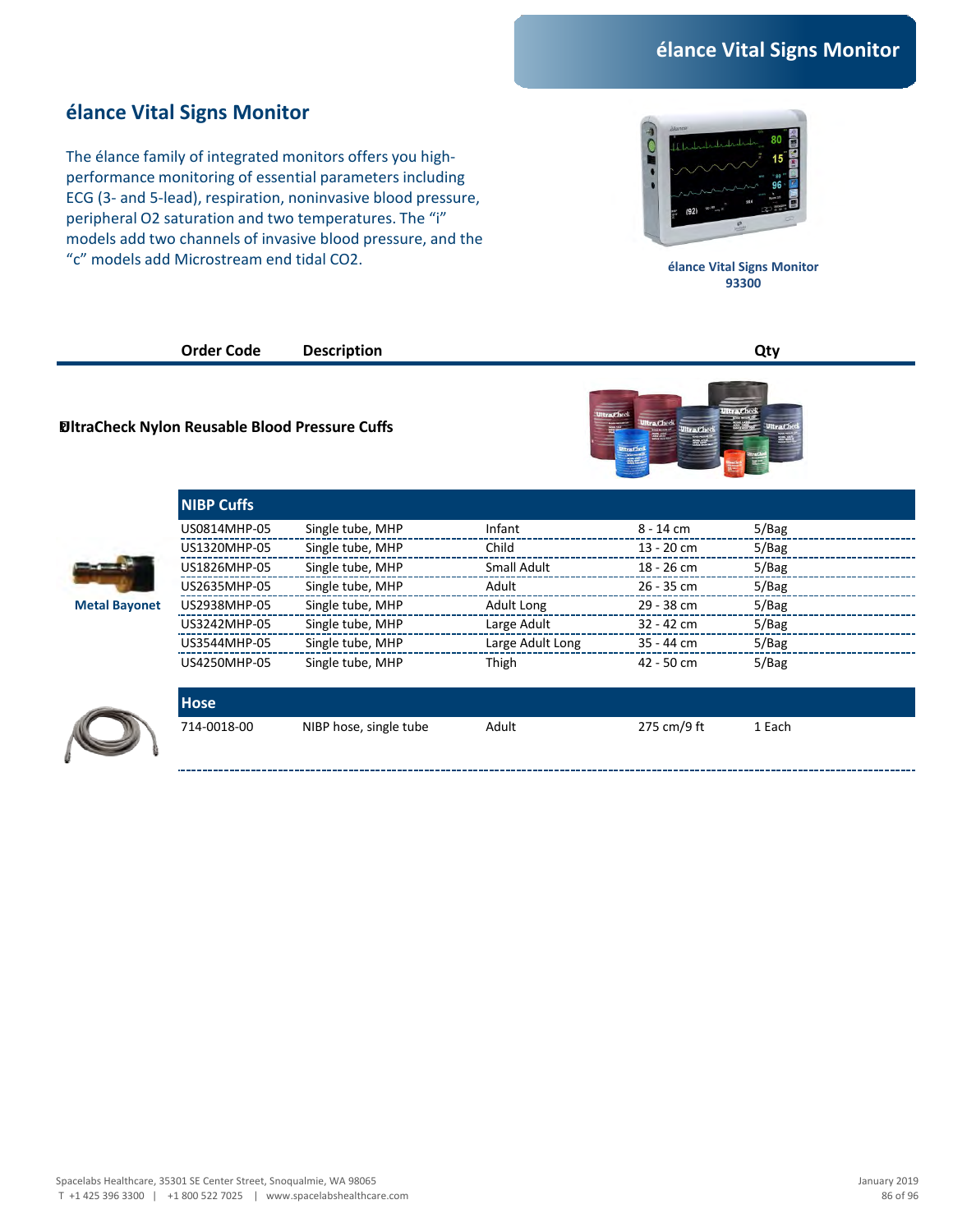#### **élance Vital Signs Monitor**

The élance family of integrated monitors offers you highperformance monitoring of essential parameters including ECG (3- and 5-lead), respiration, noninvasive blood pressure, peripheral O2 saturation and two temperatures. The "i" models add two channels of invasive blood pressure, and the "c" models add Microstream end tidal CO2.



**élance Vital Signs Monitor 93300** 

| <b>Order Code</b> | <b>Description</b> | Qtv |
|-------------------|--------------------|-----|
|                   |                    |     |

#### **ECG Lead Wires & Cables**

On C

|                   | <b>ECG Integrated Cables and Lead Wires</b>                                               |                           |        |
|-------------------|-------------------------------------------------------------------------------------------|---------------------------|--------|
| 700-0008-22       | 5-lead Wire Set, Snap,<br>Shielded, AAMI Color Coding,<br>with Integrated Cable, Shielded | 61cm/10in<br>305 cm/10 ft | 1 Each |
| 700-0008-23       | 5-lead Wire Set, Snap,<br>Shielded, IEC Color Coding,<br>with Integrated Cable, Shielded  | 61cm/10in<br>305 cm/10 ft | 1 Each |
| 700-0008-24       | 3-lead Wire Set, Snap,<br>Shielded, AAMI Color Coding,<br>with Integrated Cable, Shielded | 61cm/10in<br>305 cm/10 ft | 1 Each |
| 700-0008-25       | 3-lead Wire Set, Snap,<br>Shielded, IEC Color Coding,<br>with Integrated Cable, Shielded  | 61cm/10in<br>305 cm/10 ft | 1 Each |
| <b>ECG Cables</b> |                                                                                           |                           |        |
| 700-0008-06       | Shielded ECG cable, 5-lead, AAMI                                                          | 305 cm/10 ft              | 1 Each |
| 700-0008-07       | Shielded ECG cable, 5-lead, IEC                                                           | 305 cm/10 ft              | 1 Each |
| 700-0008-08       | Shielded ECG cable, 3-lead, AAMI                                                          | 305 cm/10 ft              | 1 Each |
|                   |                                                                                           |                           |        |

700-0008-09 305 cm/10 ft 1 Each Shielded ECG cable, 3-lead, IEC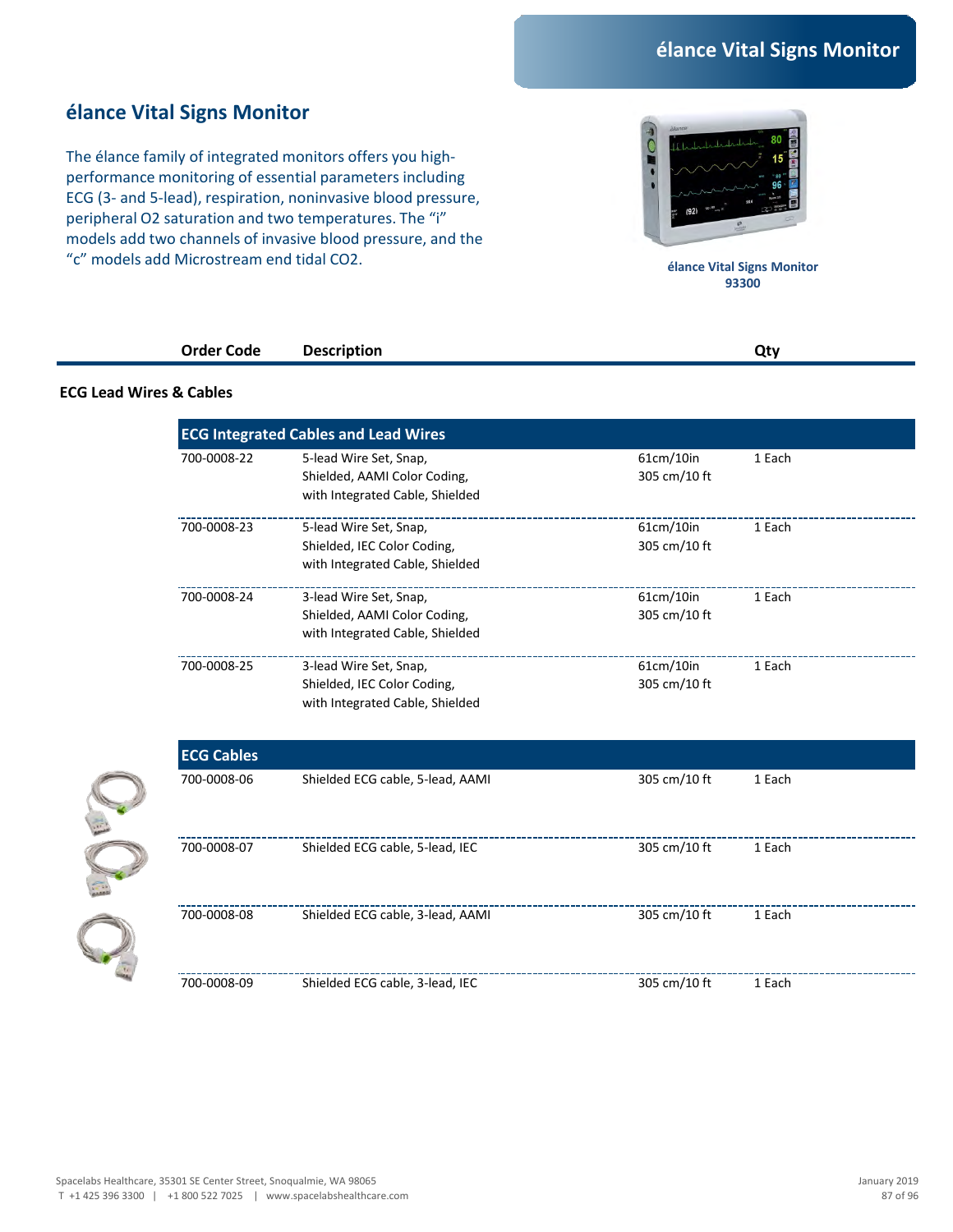### **élance Vital Signs Monitor**

The élance family of integrated monitors offers you highperformance monitoring of essential parameters including ECG (3- and 5-lead), respiration, noninvasive blood pressure, peripheral O2 saturation and two temperatures. The "i" models add two channels of invasive blood pressure, and the "c" models add Microstream end tidal CO2.



**élance Vital Signs Monitor 93300** 

|                                    | <b>Order Code</b> | <b>Description</b> | Qty |
|------------------------------------|-------------------|--------------------|-----|
|                                    |                   |                    |     |
| <b>ECG Lead Wires &amp; Cables</b> |                   |                    |     |

|             | <b>3-Lead ECG Lead Wire Sets, Snap</b>            |            |       |
|-------------|---------------------------------------------------|------------|-------|
| 700-0007-00 | Snap shielded ECG lead wire<br>set, 3-lead, AAMI  | 61cm/24in  | 1 Set |
| 700-0007-02 | Snap shielded ECG lead wire<br>set, 3-lead, AAMI  | 102cm/40in | 1 Set |
| 700-0007-01 | Snap shielded ECG lead wire<br>set, 3-lead, IEC   | 61cm/24in  | 1 Set |
| 700-0007-03 | Snap shielded ECG lead wire<br>set, 3-lead, IEC   | 102cm/40in | 1 Set |
|             | <b>5-Lead ECG Lead Wire Sets, Snap</b>            |            |       |
| 700-0007-08 | Snap shielded ECG lead wire<br>set, 5-lead, AAMI  | 61cm/24in  | 1 Set |
| 700-0007-10 | Snap shielded ECG lead wire<br>set, 5-lead, AAMI  | 102cm/40in | 1 Set |
| 700-0007-09 | Snap shielded ECG lead wire<br>set, 5-lead, IEC   | 61cm/24in  | 1 Set |
| 700-0007-11 | Snap shielded ECG lead wire<br>set, 5-lead, IEC   | 102cm/40in | 1 Set |
|             | <b>3-Lead ECG Lead Wire Sets, Pinch</b>           |            |       |
| 700-0006-00 | Pinch shielded ECG lead wire<br>set, 3-lead, AAMI | 61cm/24in  | 1 Set |
| 700-0006-02 | Pinch shielded ECG lead wire<br>set, 3-lead, AAMI | 102cm/40in | 1 Set |
| 700-0006-01 | Pinch shielded ECG lead wire<br>set, 3-lead, IEC  | 61cm/24in  | 1 Set |
| 700-0006-03 | Pinch shielded ECG lead wire<br>set, 3-lead, IEC  | 102cm/40in | 1 Set |
|             |                                                   |            |       |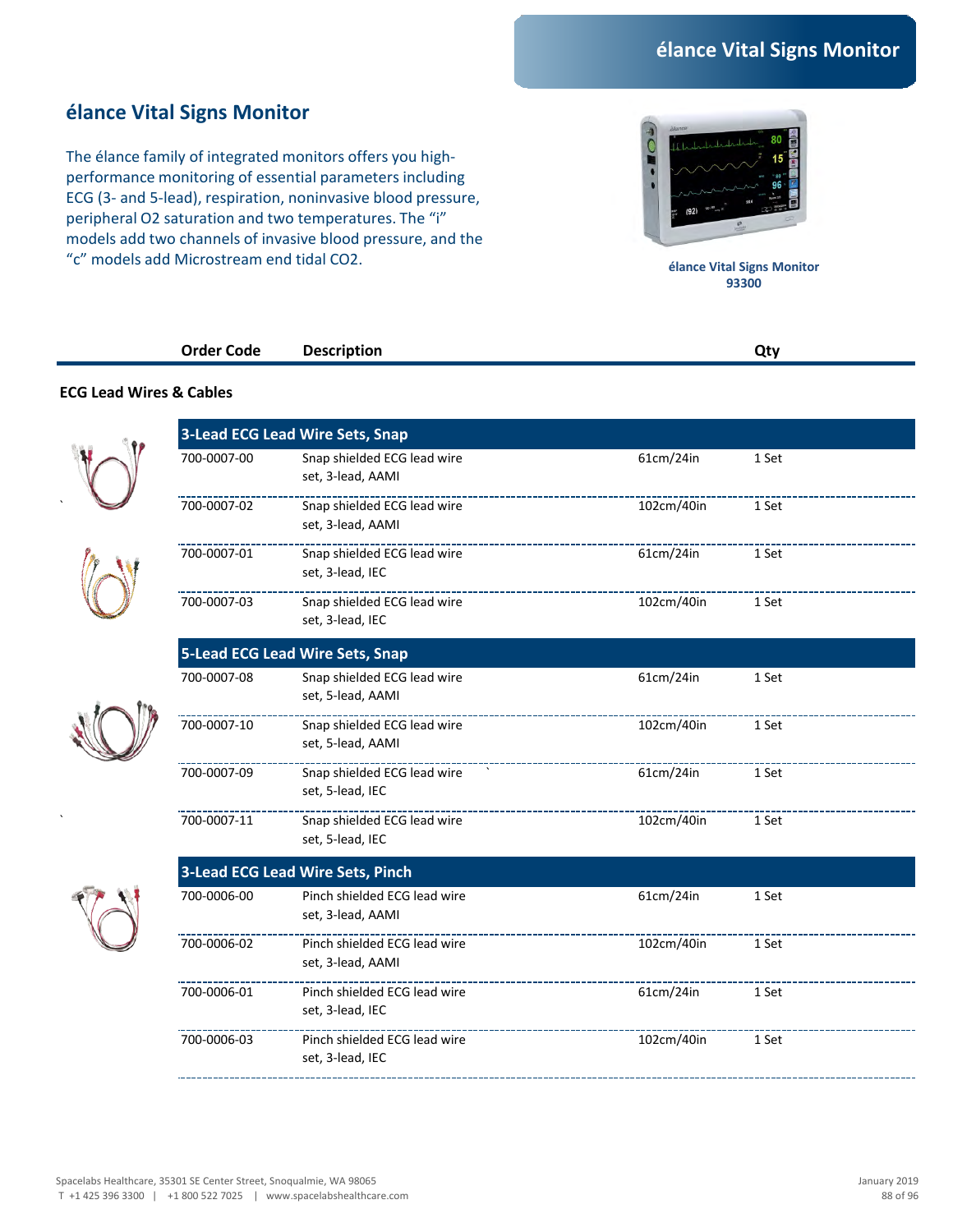#### **élance Vital Signs Monitor**

The élance family of integrated monitors offers you highperformance monitoring of essential parameters including ECG (3- and 5-lead), respiration, noninvasive blood pressure, peripheral O2 saturation and two temperatures. The "i" models add two channels of invasive blood pressure, and the "c" models add Microstream end tidal CO2.



**élance Vital Signs Monitor 93300** 

| <b>Order L</b><br>Code<br>. | .,<br>nr<br>$- - - - -$<br>___ |  |
|-----------------------------|--------------------------------|--|
|                             |                                |  |

#### **ECG Lead Wires & Cables**



|             | 5-Lead ECG Lead Wire Sets, Pinch                  |            |       |
|-------------|---------------------------------------------------|------------|-------|
| 700-0006-08 | Pinch shielded ECG lead wire<br>set, 5-lead, AAMI | 61cm/24in  | 1 Set |
| 700-0006-10 | Pinch shielded ECG lead wire<br>set, 5-lead, AAMI | 102cm/40in | 1 Set |
| 700-0006-09 | Pinch shielded ECG lead wire<br>set, 5-lead, IEC  | 61cm/24in  | 1 Set |
| 700-0006-11 | Pinch shielded ECG lead wire<br>set, 5-lead, IEC  | 102cm/40in | 1 Set |

|           | <b>Electrodes</b> |                                                       |       |        |
|-----------|-------------------|-------------------------------------------------------|-------|--------|
| $\circ$   | 690-0289-00       | ECG electrode, transparent<br>tape, adult, single use | Adult | 30/Box |
| $\bullet$ | 690-0262-00       | ECG electrode, transparent<br>tape, general/stress    | Adult | 30/Box |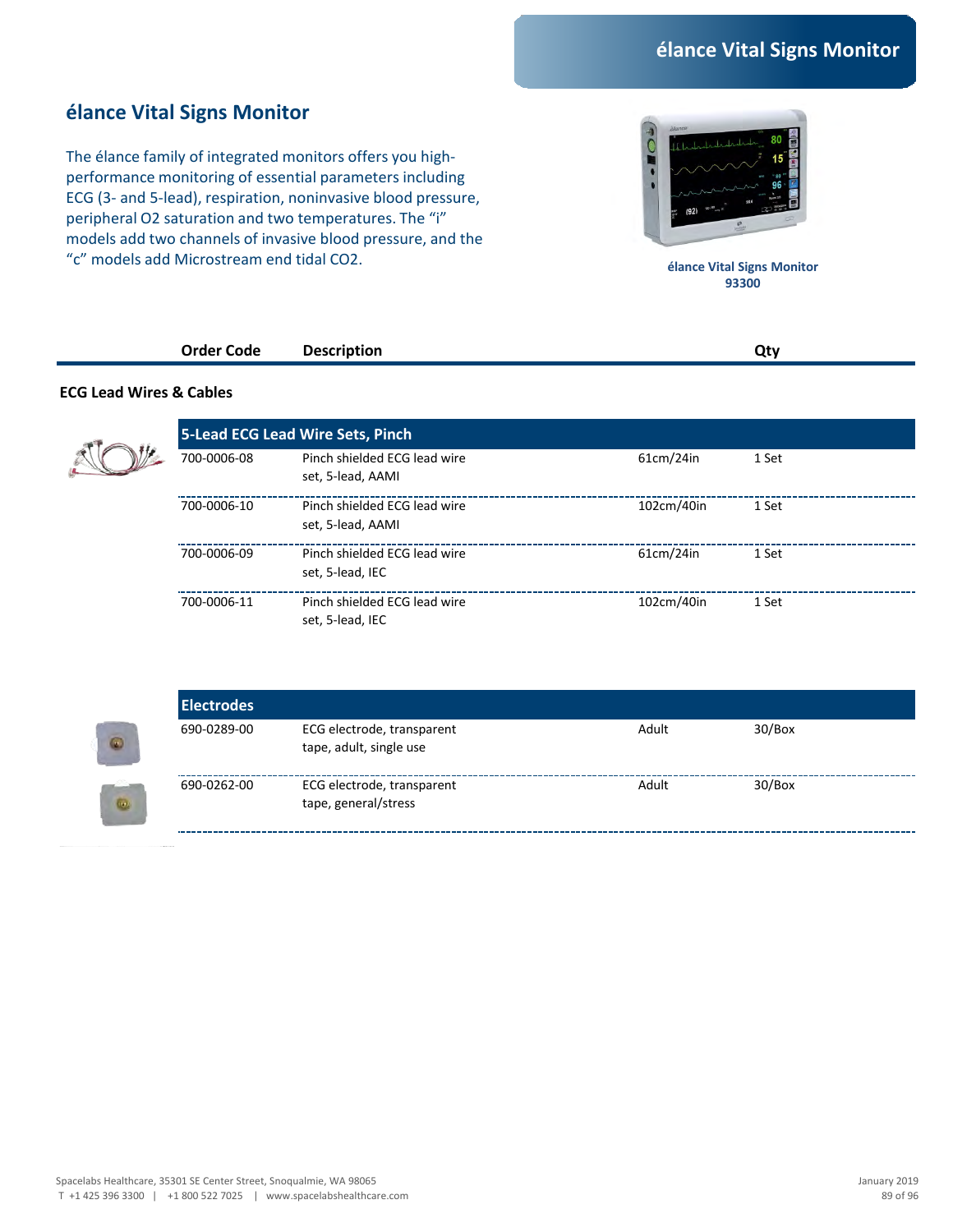### **élance Vital Signs Monitor**

The élance family of integrated monitors offers you highperformance monitoring of essential parameters including ECG (3- and 5-lead), respiration, noninvasive blood pressure, peripheral O2 saturation and two temperatures. The "i" models add two channels of invasive blood pressure, and the "c" models add Microstream end tidal CO2.



**élance Vital Signs Monitor 93300** 

|   | <b>Order Code</b>                        | <b>Description</b>                                                                                                                                               |                                                                     | Qty    |
|---|------------------------------------------|------------------------------------------------------------------------------------------------------------------------------------------------------------------|---------------------------------------------------------------------|--------|
|   | <b>Spacelabs TruLink SpO2 Technology</b> |                                                                                                                                                                  |                                                                     |        |
|   | <b>SpO2 Cable</b>                        |                                                                                                                                                                  |                                                                     |        |
|   | 700-0287-00                              | SpO2 adapter cable                                                                                                                                               | 305 cm/10 ft                                                        | 1 Each |
|   | <b>Reusable sensors</b>                  |                                                                                                                                                                  |                                                                     |        |
|   | 015-0660-00                              | TruLink SpO2 finger sensor<br>Includes:<br>1 Sensor<br>1 ear clip<br>10 adult finger/neonate feet/hand wraps<br>10 pediatric finger or infant toe adhesive wraps | Adult >30 kg<br>Pediatric 10-50kg<br>Infant 3-20kg<br>Neonatal <3kg | 1 Each |
|   | <b>Disposable Sensors</b>                |                                                                                                                                                                  |                                                                     |        |
| 米 | 015-0662-00                              | TruLink SpO <sub>2</sub> foam sensor                                                                                                                             | Adult<br>> 30 kg/66 lbs.                                            | 24/Box |
|   | 015-0663-00                              | TruLink SpO <sub>2</sub> vinyl sensor                                                                                                                            | Adult<br>>30 kg/66 lbs.                                             | 24/Box |
|   | 015-0664-00                              | TruLink SpO <sub>2</sub> foam sensor                                                                                                                             | Pediatric<br>10-50 kg/22-110<br>lbs.                                | 24/Box |
|   | 015-0665-00                              | TruLink SpO <sub>2</sub> vinyl sensor                                                                                                                            | Pediatric<br>10-50 kg/22-110<br>lbs.                                | 24/Box |
|   | 015-0666-00                              | TruLink SpO <sub>2</sub> finger sensor                                                                                                                           | Infant<br>3-20 kg/7-44 lbs.                                         | 24/Box |
|   | 015-0667-00                              | TruLink SpO <sub>2</sub> cloth sensor                                                                                                                            | Neonatal<br><3 kg/7 lbs.                                            | 24/Box |
|   |                                          |                                                                                                                                                                  |                                                                     |        |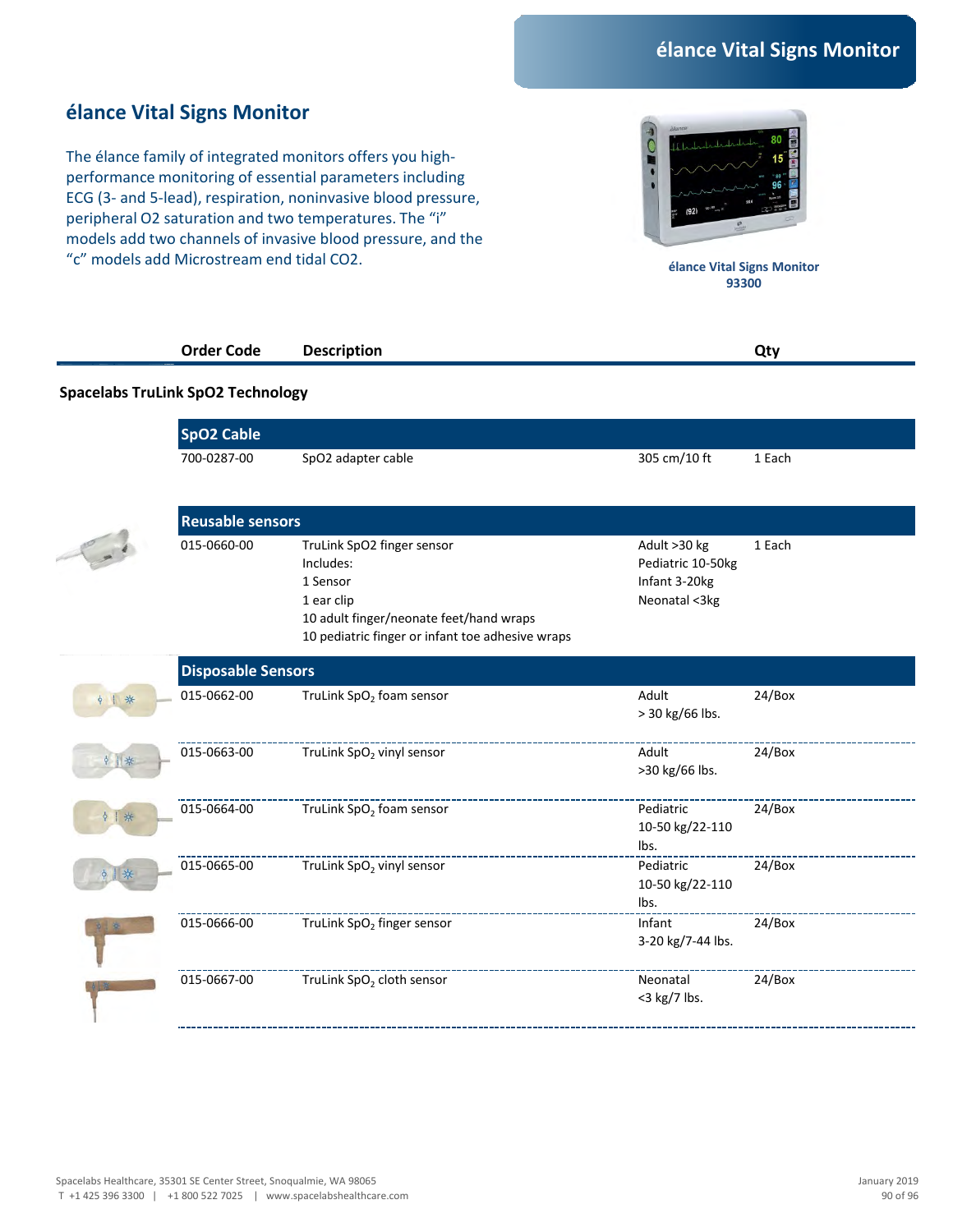### **élance Vital Signs Monitor**

The élance family of integrated monitors offers you highperformance monitoring of essential parameters including ECG (3- and 5-lead), respiration, noninvasive blood pressure, peripheral O2 saturation and two temperatures. The "i" models add two channels of invasive blood pressure, and the "c" models add Microstream end tidal CO2.



**élance Vital Signs Monitor 93300** 

| Order Code | <b>Description</b> | Otv |
|------------|--------------------|-----|
|            |                    |     |

#### **LNCS Masimo SET SpO2 Technology**

|                                                                                                                                                                                                                                      | <b>LNCS Adapter Cable</b> |                                     |              |        |  |
|--------------------------------------------------------------------------------------------------------------------------------------------------------------------------------------------------------------------------------------|---------------------------|-------------------------------------|--------------|--------|--|
| <b>Company of the Company of the Company of the Company of the Company of the Company of the Company of the Company of the Company of the Company of the Company of the Company of the Company of the Company of the Company of </b> | 690-0256-00               | SpO2 Adapter Cable, Masimo,<br>LNCS | 305 cm/10 ft | 1 Each |  |

|             | <b>LNCS reusable sensors</b>     |                  |        |  |  |  |
|-------------|----------------------------------|------------------|--------|--|--|--|
| 690-0247-00 | Masimo LNCS DC-I Digit Sensor    | Adult<br>> 30 kg | 1 Each |  |  |  |
|             |                                  |                  |        |  |  |  |
| 690-0248-00 | Masimo LNCS DC-IP Pediatric      | Pediatric        | 1 Each |  |  |  |
|             | Digit Sensor                     | 10-50 kg         |        |  |  |  |
|             |                                  |                  |        |  |  |  |
| 690-0249-00 | Masimo LNCS TC-I Tip-Clip Ear    | Adult            | 1 Each |  |  |  |
|             | Sensor                           | $> 30$ kg        |        |  |  |  |
|             |                                  |                  |        |  |  |  |
| 690-0250-00 | <b>Masimo LNCS TF-I</b>          | Adult            | 1 Each |  |  |  |
|             | Transflectance Forehead          | $> 30$ kg        |        |  |  |  |
|             | Sensor                           |                  |        |  |  |  |
| 690-0291-00 | Masimo LNCS Y-I multisite sensor | $> 1$ kg         | 1 Each |  |  |  |
|             |                                  |                  |        |  |  |  |

**LNCS disposable sensors** 690-0251-00 Masimo LNCS Adtx adhesive sensor, 18 in. Adult > 30 kg 20/Box 690-0252-00 Masimo LCNS Pdtx adhesive sensor, 18 in. Pediatric 10 - 50 kg 20/Box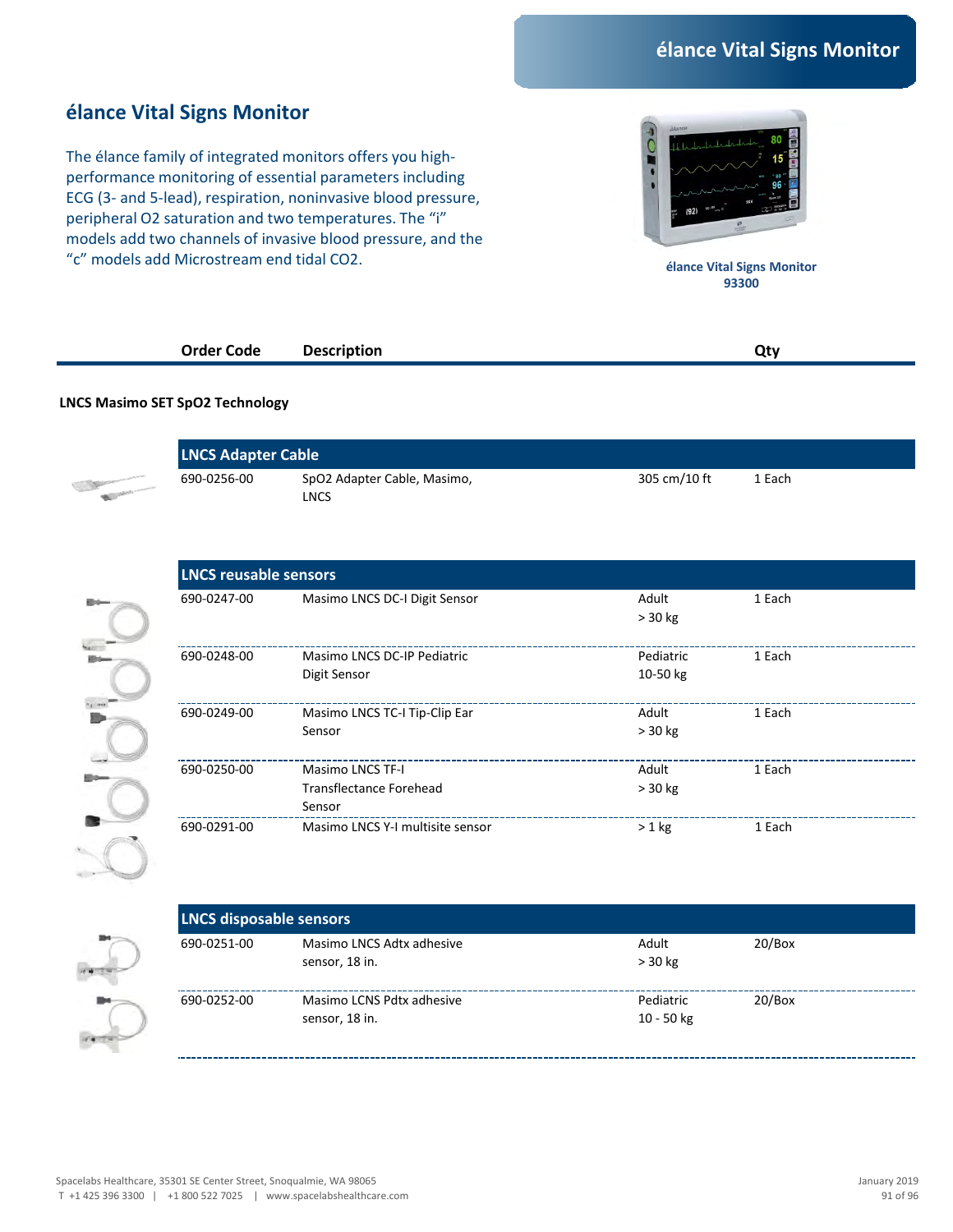#### **élance Vital Signs Monitor**

The élance family of integrated monitors offers you highperformance monitoring of essential parameters including ECG (3- and 5-lead), respiration, noninvasive blood pressure, peripheral O2 saturation and two temperatures. The "i" models add two channels of invasive blood pressure, and the "c" models add Microstream end tidal CO2.



**élance Vital Signs Monitor 93300** 

| Order Code | <b>Description</b><br>---- |  |  |
|------------|----------------------------|--|--|
|            |                            |  |  |

#### **Nellcor OxiMax SpO2 Technology**

| <b>Cable</b> |                                       |            |        |  |
|--------------|---------------------------------------|------------|--------|--|
| 700-0290-00  | SpO2 Adapter Cable, Nellcor<br>OxiMax | 305cm/10ft | 1 Each |  |
| 690-0271-00  | SpO2 Adapter Cable, Nellcor           | 305cm/10ft | 1 Each |  |

#### **Reusable Sensors**

**Note: Nellcor sensors are available for purchase through Spacelabs Healthcare only with the purchase of capital equipment. All future purchases should be made directly through Nellcor(Covidien), now part of Medtronic.**



| 690-0003-01 | Nellcor OxiMax DS-100A finger | Adult | 1 Each |
|-------------|-------------------------------|-------|--------|
|             | sensor                        |       |        |

#### **Temperature**

| Temperature Probe |                                               |            |        |  |
|-------------------|-----------------------------------------------|------------|--------|--|
| 690-0261-01       | Skin/Surface Temp probe,<br>reusable, YSI-400 | 305cm/10ft | 1 Each |  |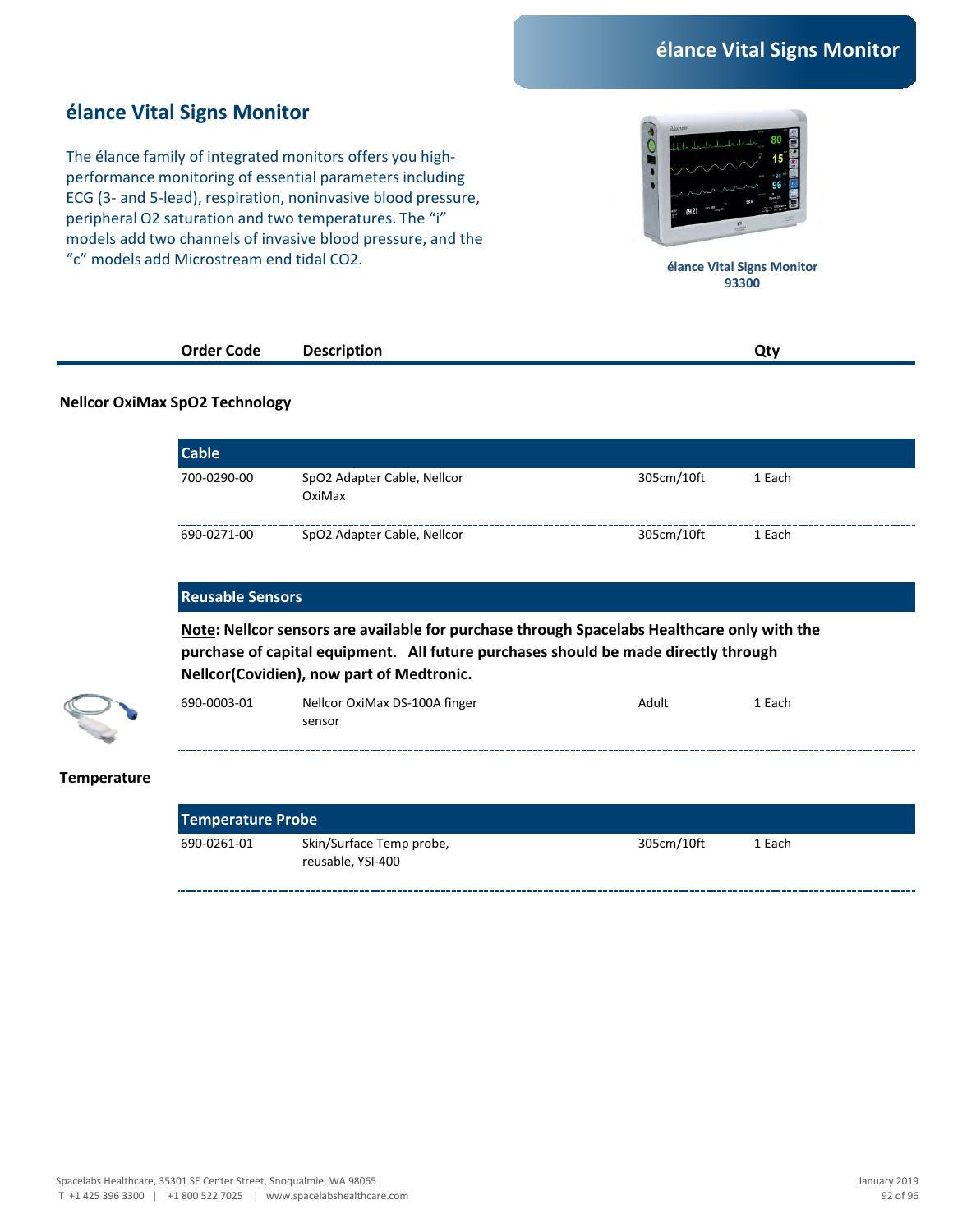#### **élance Vital Signs Monitor**

The élance family of integrated monitors offers you highperformance monitoring of essential parameters including ECG (3- and 5-lead), respiration, noninvasive blood pressure, peripheral O2 saturation and two temperatures. The "i" models add two channels of invasive blood pressure, and the "c" models add Microstream end tidal CO2.



**élance Vital Signs Monitor 93300** 

| <b>Order Code</b><br>. | cription<br>Desc<br>$- - - - -$<br>$ -$ |  |  |
|------------------------|-----------------------------------------|--|--|
|                        |                                         |  |  |

#### **Invasive Blood Pressure**

|   | <b>Interface Cable</b> |                                                                                                         |              |        |
|---|------------------------|---------------------------------------------------------------------------------------------------------|--------------|--------|
|   | 690-0021-00            | Compatible with Datex-<br>Ohmeda TC-VTK<br>or Becton Dickinson model                                    | 366 cm/12 ft | 1 Each |
|   |                        | <b>Diaphragm Dome, Single Use</b>                                                                       |              |        |
| Ø | 690-0018-00            | Diaphragm dome, single use.<br>Rotating luer lock fittings<br>Compatible with Datex-<br>Ohmeda TA101OND |              | 12/Box |

#### **Invasive Blood Pressure**

| <b>Pressure Transducer Kits, Single use</b> |                                            |                |       |  |
|---------------------------------------------|--------------------------------------------|----------------|-------|--|
| 690-0008-00                                 | Transducer Kit, Patient Mount,<br>DTX/Plus | 152.5 cm/60 in | 5/Box |  |
| 690-0009-00                                 | Transducer Kit, Pole Mount,<br>DTX/Plus    | 152.5 cm/60 in | 5/Box |  |